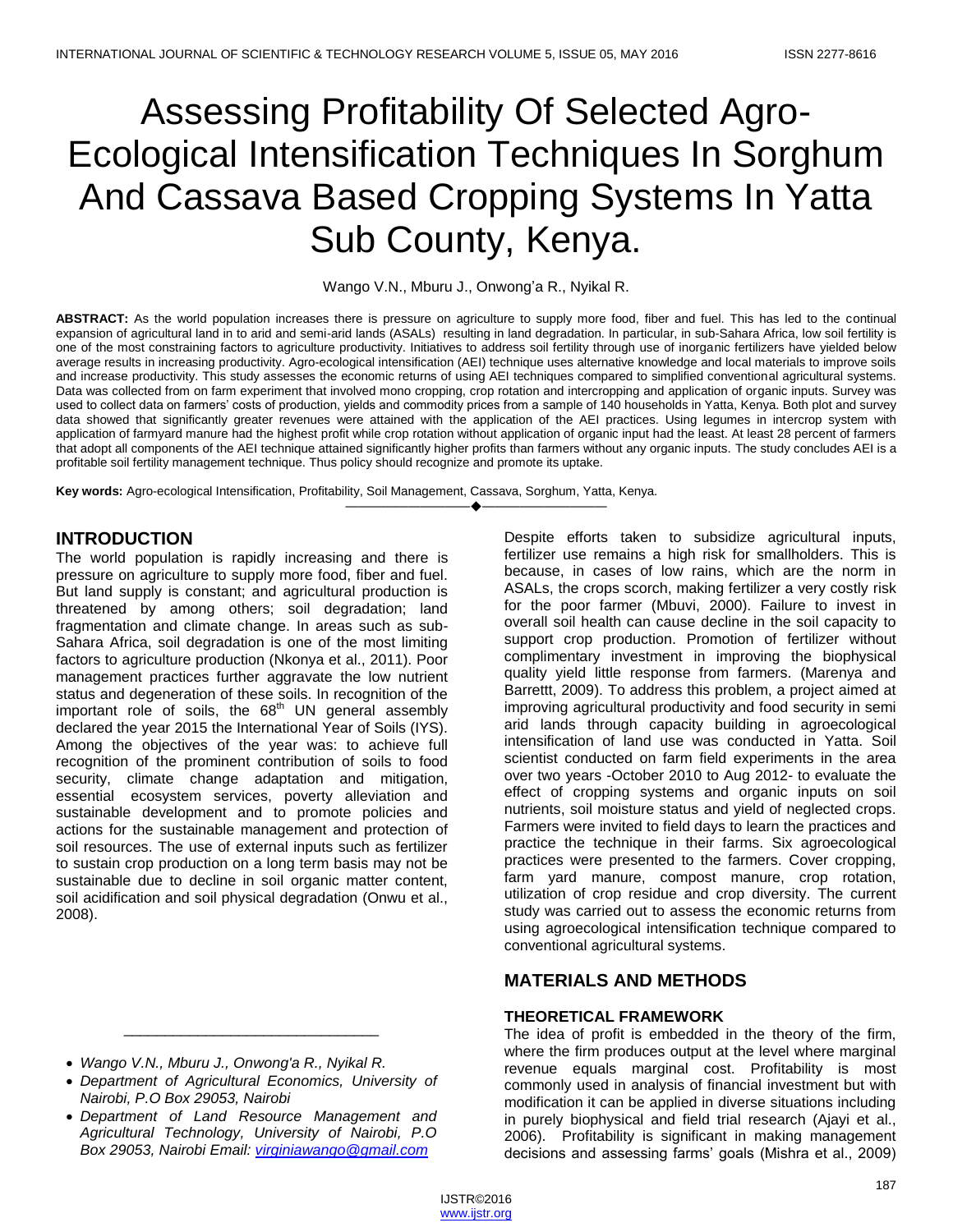Farmers make economic and short term profitability considerations of soil fertility management techniques when making decisions, and profitability increases the probability of adoption of techniques (Oluyede et al., 2007). Profitability may therefore influence adoption or abandonment of a technology by farmers (Karanja-Lumumba, 2010). This gives good reason for the interest in profitability of technologies in soil fertility management.

#### **EMPIRICAL FRAMEWORK**

The study utilizes gross margin analysis to assess the profitability of agroecological intensification technique as applied in Yatta, Kenya. Gross margin gives the difference between the gross revenue realized from an activity and the total variable cost of that activity. To compute the gross margin, all inputs and outputs associated with each farming system were identified. Gross margin for each experimental treatment and for combination of farmers' management practices was calculated. An analysis of variance (ANOVA) test was used to compare the mean gross margins attained. The least significant difference (LSD) post-hoc test used to detect the difference in average gross margin for the different treatments, sites and management practices. Descriptive statistics were used to characterize the farming system and illustrate uptake of AEI technique.

#### **SURVEY AND DATA**

This study was part of several other studies under the project ‗Towards increased agricultural productivity and food security in east Africa through capacity building in agroecological intensification' funded by The McKnight Foundation. The study utilizes two approaches for data. Data from researcher controlled field experiments and survey data. The field experiments were conducted on two site, Ikombe and Katangi sub-locations of Yatta Sub-County. In the experiments, three cropping systems; monocrop, intercrop and crop rotation treated with either farmyard, compost manure or no input (control) were investigated. Sorghum and Cassava were used as main crops incorporated with either dolichos or pigeon peas. A randomised complete block design with split plot arrangement was used. The resulting design was fifteen plots for each test crop with different treatment or no treatment. Sorghum and dolichos were harvested three months after planting while cassava and pigeon pea were harvested eleven months after planting. All crops had above ground biomass incorporated after harvest in the same plot they were harvested from. Profitability was used to assess the financial viability of these agroecological intensification practices. A survey was also conducted using a sample of farming 140 households in Yatta, Machakos County, Kenya. Yatta is a semi arid region classified in the agroecological zone IV and V (Jaetzold and Schmidt, 2006). Mean annual rainfall is 500-750 mm and temperature  $29^{\circ}$ C. The area is of moderate agricultural potential (Munyao et al., 2013). The farmers in the area are small-scale mixed farmers, keeping indigenous cattle and small stock as well as growing drought tolerant crops (Macharia, 2010). Three sub locations Ikombe, Katangi and Yatta in Yatta were purposively selected. The number of households interviewed in each ward was determined using proportion to population size. A list of farmers in each ward was generated with agricultural officers. A simple random

sample method was then used to select the households to be interviewed. Structured questionnaires were used to gather the data on costs of production, yields and commodity prices.

## **RESULTS AND DISCUSSION**

#### **DESCRIPTIVE STATISTIC OF FARMERS' UPTAKE OF AEI TECHNIQUE**

Results show that at least 95% of farmers used farm yard manure, 77% practiced crop diversity in their farm, 76% used compost manure and 72% ploughed in harvested crop residue. Cover cropping was practiced by 57% of the sampled farmers while crop rotation (54%), was least practiced. Table 1 presents results on the uptake of the six agroecological intensification technique.

*Table 1: Percentage adoption of various AEI components*

| <b>Components Adopted</b>       | % of farmers adopting |
|---------------------------------|-----------------------|
| <b>Farm Yard Manure</b>         | 95                    |
| <b>Crop Diversity</b>           | 77                    |
| <b>Compost Manure</b>           | 76                    |
| <b>Crop Residue Utilization</b> | 72                    |
| <b>Cover Cropping</b>           | 57                    |
| <b>Crop Rotation</b>            | 54                    |

Farm yard manure (FYM), compost manure and crop residue ploughed in to the soil were used as organic inputs. Crop diversity cover cropping and crop rotation were used to enhance sustainability of the agro ecosystem. Animal manure is widely used due to its availability. Most farmers practiced mixed farming and recycled nutrient through manure collected from the animals. It was therefore readily and cheaply available resource. However the quality and quantity vary depending on availability and livestock management system (Mbuvi, 2000). Crop diversity contributes to food security through spreading risk of crop failure. In addition it increases farm productivity. The main crops grown were maize, sorghum, cassava, and legumes. Compost manure utilized harvested crops and household waste. Crop residue had various uses including feed to animals hence utilization depends on most competing factor. Cover cropping reduces water and nutrient losses caused by evaporation and leaching. Crop rotation refers to defined sequence of crops grown in a given cultivated land over a period of time. Crop rotation was least practiced. This could be caused by land scarcity necessary for crop rotation systems. The results indicate that farmers are able to adopt more than one approach of agroecological technique. Table 2 shows the percentage level of adoption for the combined six AEI technique practices. It shows the number of components adopted by individual farmers. At least 2 farmers representing 1.4 percent adopted one of the components while 10.0 percent adopted at least three components and 27.9 fully adopted all the six AEI techniques being investigated. Mean level of adoption was 4.34, std. dev (1.595).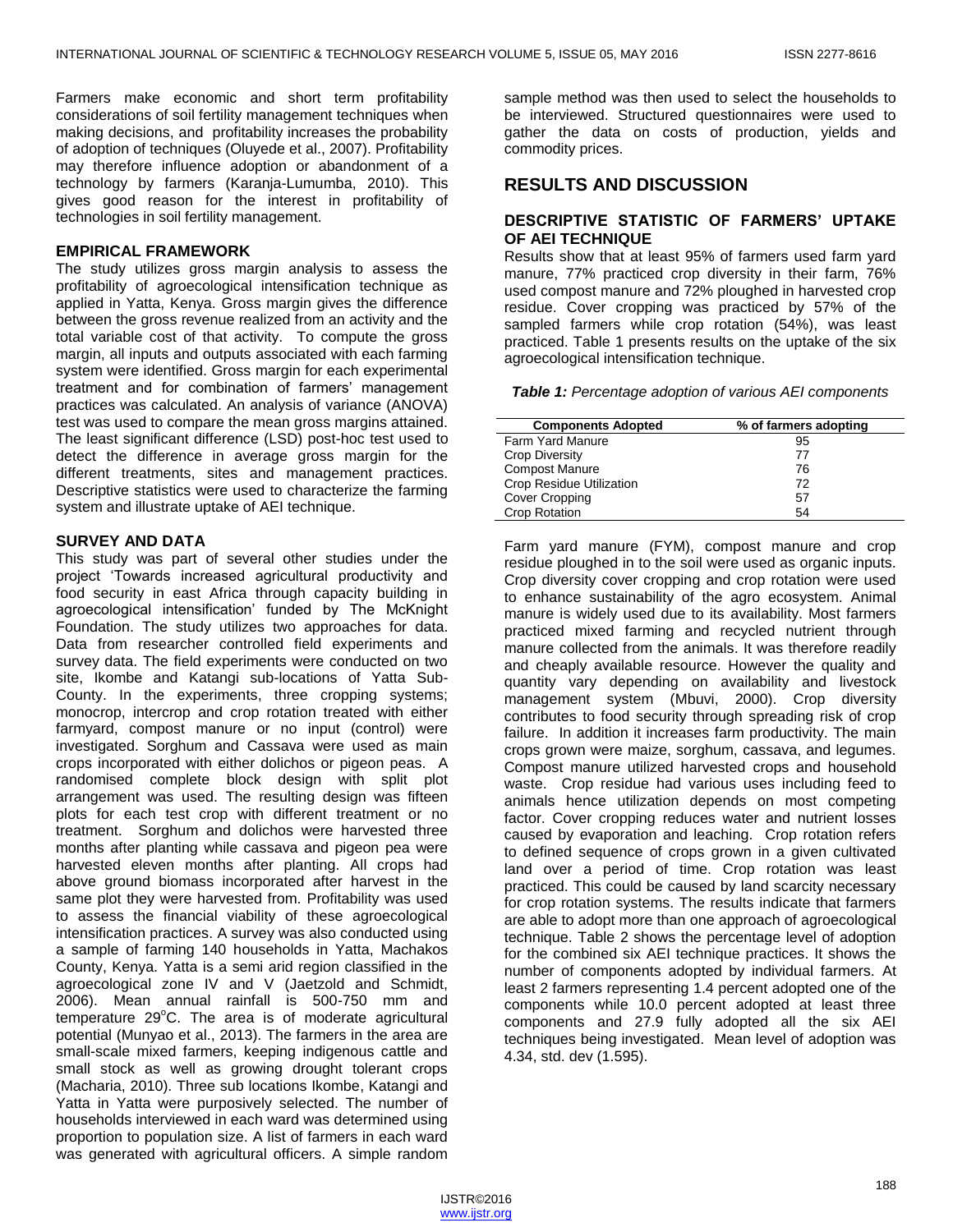*Table 2: Proportion of farmers adopting AEI technique*

| No. Of. Components | % of farmers adopting |
|--------------------|-----------------------|
|                    | 4.3                   |
|                    | 1.4                   |
|                    | 8.6                   |
|                    | 10.0                  |
|                    | 20.7                  |
| ٠h                 | 27.1                  |
|                    | 27.9                  |

The results collaborate with the findings of Roger (1962) that farmers adopt technologies at different rates and times. Adoption is a process, we expect that, more farmers will adopt all components and be able to benefit.

#### **Profitability Analysis from Experimental data**

#### **Sorghum based system;**

In Ikombe, highest (Ksh 61,708) gross margin was attained in sorghum - dolichos intercrop and the least (Ksh -9,333), was in sorghum dolichos rotation with no organic input (Control). The results show that addition of organic input yield positive returns on the investment except sorghum dolichos rotation that had negative returns. In Katangi the highest gross margin per hectare (Ksh 108,933) was in sorghum dolichos intercrop using farm yard manure while the least (Ksh  $-$  8,283) was in sorghum dolichos rotation with no organic input (Control). The results for test of mean differences in Table 3 show there was significant (p<0.05) difference for interactions between sites, farming systems and organic inputs. There were also significant  $(p<0.05)$ differences between mono crop, intercropping and crop rotation systems and between farm yard manure and compost at (p<0.05). However no significant difference in gross margin was observed between Ikombe and Katangi sites. Hence we reject the hypothesis that there is no significant difference in profit in adoption of agroecological intensification technique and conclude that AEI techniques result greater revenues.

#### *Table 3: Mean Gross Margin results for sorghum based cropping system in Ikombe and Katangi*

|                                   |                               | lko<br>mbe             | Kat            |                |                        |                                       |                 |                            |
|-----------------------------------|-------------------------------|------------------------|----------------|----------------|------------------------|---------------------------------------|-----------------|----------------------------|
| Farming<br>system                 | CO<br><b>MP</b><br><b>OST</b> | CO<br><b>NTR</b><br>OL | FY<br>М        | М<br>ea<br>ns  | CO<br><b>MP</b><br>OST | angi<br>CO<br><b>NTR</b><br><b>OL</b> | FY<br>M         | М<br>ea<br>ns              |
| Sorghum                           | 11,7<br>25                    | 9,97<br>5              | 13<br>,8<br>92 | 11<br>8,<br>64 | 10,8<br>92             | 7,76<br>7                             | 15,<br>47<br>5  | 11<br>$\mathbf{.3}$<br>78  |
| Sorghum+Doli<br>chos (Inter)      | 47,0<br>75                    | 41,2<br>08             | 61<br>,7<br>08 | 49<br>9,<br>97 | 97,0<br>92             | 84,8<br>25                            | 10<br>8,9<br>33 | 96<br>9,<br>50             |
| Sorghum+<br>Pigeon Pea<br>(Inter) | 42,4<br>20                    | 39,5<br>30             | 49<br>,0<br>60 | 43<br>6,<br>70 | 56,2<br>13             | 48,7<br>60                            | 74,<br>61<br>3  | 59<br>,8<br>62             |
| Sorghum-<br>Dolichos (Rot)        | 8,93<br>3                     | 9,33<br>3              | 7,<br>43<br>3  | 8,<br>56<br>7  | 1,28<br>3              | 8,28<br>3                             | 5,3<br>33       | 3,<br>36<br>$\overline{7}$ |
| Sorghum-<br>Pigeon Pea<br>(Rot)   | 14,9<br>08                    | 13,4<br>08             | 14<br>,9<br>68 | 14<br>,4<br>28 | 11,0<br>38             | 9,59<br>3                             | 14,<br>12<br>5  | 11<br>,5<br>86             |
| <b>Means</b>                      | 21,4<br>39                    | 19,2<br>70             | 26<br>,1<br>27 | 22<br>2,<br>79 | 34,7<br>90             | 28,5<br>32                            | 42,<br>52<br>3  | 35<br>,2<br>82             |

| $\%C.v$                 | 17.1                  |
|-------------------------|-----------------------|
| L.s.d Site              | 376<br>63.3           |
| L.s.d Farming<br>System | Ns<br>250<br>20.2     |
| L.s.d Input             | $\star$<br>257        |
| L.s.d Site x<br>Farming | $0.1*$<br>373<br>54.9 |
| System x Input          |                       |

*Least Significant Difference (LSD) \* 5% level of error Intercrop (Inter), Rotation (Rot)*

#### **Cassava based system;**

Mean gross margins for sorghum in Ikombe and Katangi under different crop systems and organic inputs in sorghum based system are shown below. In Ikombe the highest (Ksh 89,008) gross margin per hectare was using cassava dolichos intercrop with farm yard manure while the least (Ksh 7,825) was in cassava pigeon pea rotation with compost organic input. In Katangi, the highest gross margin per hectare (Ksh 434,135) was in cassava pigeon pea intercrop with farm yard manure and the lowest (Ksh 10,895) was in cassava pigeon pea rotation with on organic input (Control). Table 4 show results for test for mean differences in gross margin under cassava based system in Ikombe and Katangi. The results show significant (p<0.05) difference in gross margins between different sites, farming system (p<0.05), organic inputs (p<0.05) and in interaction between site, farming system and inputs at (p<0.05).

#### *Table 4: Mean Gross Margin results for cassava based cropping system in Ikombe and Katangi*

| <b>Farming</b><br>system                | CO<br><b>MP</b><br>OST | Iko<br>mbe<br>CO<br><b>NTR</b><br>OL | <b>FY</b><br>М | M<br>ea<br>ns  | CO<br><b>MP</b><br><b>OST</b> | Kat<br>angi<br>CO<br><b>NTR</b><br><b>OL</b> | FY<br>М         | Me<br>an<br>S   |
|-----------------------------------------|------------------------|--------------------------------------|----------------|----------------|-------------------------------|----------------------------------------------|-----------------|-----------------|
| Cassava                                 | 45,9<br>36             | 68,2<br>09                           | 87<br>,0<br>95 | 67<br>,0<br>80 | 135,<br>291                   | 120,<br>030                                  | 19<br>2,8<br>80 | 14<br>0,4<br>00 |
| Cassava +<br><b>Dolichos</b><br>(Inter) | 58,5<br>20             | 24,5<br>91                           | 89<br>,0<br>08 | 57<br>,3<br>73 | 59,6<br>15                    | 12,8<br>70                                   | 12<br>4,5<br>50 | 65,<br>67<br>8  |
| Cassava +<br>Pigeon Pea<br>(Inter)      | 67,0<br>80             | 51,6<br>60                           | 71<br>8,<br>13 | 63<br>51<br>8  | 345,<br>271                   | 344,<br>981                                  | 43<br>4,1<br>35 | 37<br>4,7<br>95 |
| Cassava –<br><b>Dolichos</b><br>(Rot)   | 65,2<br>50             | 44,7<br>50                           | 54<br>,4<br>50 | 54<br>,8<br>17 | 56,1<br>00                    | 27,2<br>00                                   | 71,<br>70<br>0  | 51,<br>66<br>6  |
| Cassava –<br>Pigeon Pea<br>(Rot)        | 7,82<br>5              | 8,74<br>5                            | 12<br>,З<br>45 | 9,<br>63<br>8  | 14,7<br>05                    | 10,8<br>95                                   | 18,<br>79<br>5  | 14,<br>79<br>8, |
| <b>Means</b>                            | 35,9<br>06             | 39,5<br>91                           | 62<br>,9<br>42 | 56<br>,7<br>42 | 122,<br>197                   | 103.<br>195                                  | 16<br>8,4<br>12 | 12<br>9,4<br>67 |
| $\%C.v$                                 | 32.2<br>190            |                                      |                |                |                               |                                              |                 |                 |
| L.s.d Site                              | 043.<br>$1*$           |                                      |                |                |                               |                                              |                 |                 |
| L.s.d Farming<br>System                 | 110<br>904*<br>415     |                                      |                |                |                               |                                              |                 |                 |
| L.s.d Input                             | 85.4<br>$\star$        |                                      |                |                |                               |                                              |                 |                 |
| L.s.d Site x<br>Farm System<br>x Input  | 196<br>883.<br>$2^*$   |                                      |                |                |                               |                                              |                 |                 |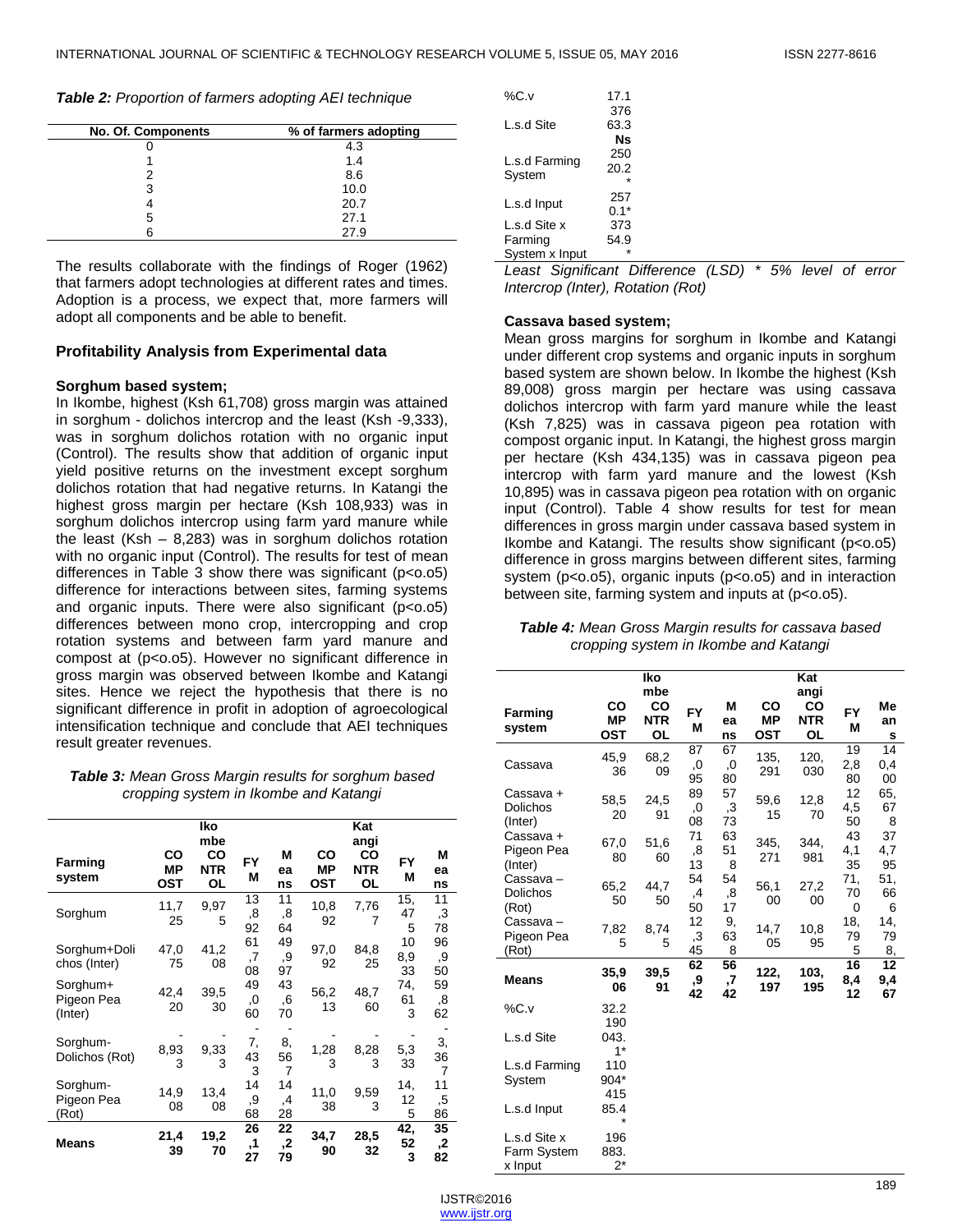Least Significant Difference (LSD) \* 5% level of error Intercrop (Inter), Rotation (Rot) We reject the null hypothesis that there is no significant difference in profit between agroecological techniques. We conclude that there is difference in gross margin. The results confirm findings of Place et. al 2003, that showed that application of crop management vary across agroecological conditions. Different site, systems and organic inputs combinations yield unique results.

#### **Profitability Analysis from Survey data**

Table 5 shows results for average gross margin in sorghum at for farmers' different levels of AEI technique from the survey data analyzed. There was a significant (p<0.01) difference between groups of farmers at various levels of AEI technique in sorghum. Farmers that applied at least five or six practices accrued significantly (p<0.01) higher Ksh 2653 ha-1 and Ksh 2996ha-1 profits respectively. Labour was the highest variable cost.

*Table 5: Farmers' Mean Gross Margin for Sorghum under AEI technique in Yatta*

| Level<br>of AEI               | 0                      | 1                       | $\mathbf{2}$         | 3                    | 4              | 5                        | 6                         |
|-------------------------------|------------------------|-------------------------|----------------------|----------------------|----------------|--------------------------|---------------------------|
| Revenue                       |                        |                         |                      |                      |                |                          |                           |
| Yield kg ha-1                 | 20.<br>0               | 70.8<br>6               | 69.8<br>1            | 91.0<br>9            | 102.<br>04     | 155.<br>77               | 180.<br>72                |
| Total revenue<br>$(Ksh ha-1)$ | 445                    | 155<br>9                | 153<br>6             | 200<br>4             | 224<br>5       | 3427                     | 3976                      |
| Variable<br>Costs             |                        |                         |                      |                      |                |                          |                           |
| Seeds                         | 40.                    | 58.3                    | 91.1                 | 141.                 | 83.0           | 89.5                     | 100.                      |
|                               | 50                     | 0                       | 0                    | 70                   | 0              | 0                        | 00                        |
| Fertilizers                   | 0.0<br>0               | 0.00                    | 0.00                 | 103.<br>20           | 57.9<br>0      | 0.00                     | 0.00                      |
| Chemicals                     | 0.0<br>0               | 0.00                    | 0.00                 | 0.00                 | 0.00           | 0.00                     | 0.00                      |
| Manur                         | 0.0                    | 200.                    | 260.                 | 485.                 | 688.           | 299.                     | 330.                      |
| e                             | 0                      | 00                      | 70                   | 80                   | 30             | 60                       | 00                        |
| Labou                         | 323                    | 603.                    | 300.                 | 313.                 | 446.           | 384.                     | 550.                      |
| r                             | .90                    | 20                      | 00                   | 00                   | 60             | 00                       | 00                        |
| <b>Total Variable</b>         | 364                    | 861.                    | 651.                 | 104                  | 127            | 773.                     | 980.                      |
| cost (Ksh ha <sup>-1</sup> )  | .40                    | 50                      | 80                   | 3.70                 | 5.70           | 10                       | 00                        |
| Gross margin<br>$(Ksh ha-1)$  | 80.<br>63 <sup>a</sup> | 697.<br>46 <sup>b</sup> | 884.<br>$15^{\circ}$ | 960.<br>$28^{\circ}$ | 969.<br>$29^d$ | 2653<br>.93 <sup>e</sup> | 2996<br>$.00^\circ$       |
|                               |                        |                         |                      |                      |                |                          | 3.                        |
| <b>Net Return</b>             |                        | 0.22                    | 0.81                 | 1.35                 | 0.92           | 0.76<br>3.4              | 0                         |
| <b>Investment</b>             |                        | 1                       | 0                    | 6                    | 0              | 0                        | 5<br>33<br>$\overline{7}$ |

*Significant of mean difference a,b,c,d,e =1%*

In Cassava, profits were significantly (p<0.01) different between farmers at different levels of AEI technique. Farmer that practiced at least one technique attained Ksh 448 ha<sup>-1</sup> compared to Ksh 152 ha<sup>-1</sup> for farmers that applied none. Manure and labour accounted for the main variable costs. Table 6 shows average gross margins for cassava of farmers' at different levels of AEI technique.

*Table 6: Farmers' mean Gross Margin for Cassava under AEI technique in Yatta*

| Level of<br><b>AEI</b>                                | 0                       | 1                       | $\mathbf{2}$           | 3                    | 4                       | 5                    | 6                                                                       |
|-------------------------------------------------------|-------------------------|-------------------------|------------------------|----------------------|-------------------------|----------------------|-------------------------------------------------------------------------|
| Revenue                                               |                         |                         |                        |                      |                         |                      |                                                                         |
| Yield kg ha <sup>-1</sup>                             | 9.0<br>0                | 21.8<br>6               | 33.1<br>9              | 46.9<br>6            | 51.5<br>$\mathbf{2}$    | 54.5<br>0            | 89.06                                                                   |
| Total revenue<br>$(Ksh ha^{-1})$                      | 242<br>.91              | 546.<br>56              | 829.<br>96             | 117<br>4.09          | 129<br>5.55             | 136<br>2.14          | 2226.<br>72                                                             |
| Variable<br>Costs                                     |                         |                         |                        |                      |                         |                      |                                                                         |
| See<br>ds                                             | 0.0<br>0                | 16.6<br>$\Omega$        | 0.00                   | 121.<br>46           | 100.<br>40              | 150.<br>00           | 101.2<br>1                                                              |
| Fertilizer<br>s                                       | 0.0<br>0                | 0.00                    | 0.00                   | 0.00                 | 0.00                    | 0.00                 | 0.00                                                                    |
| Chemical<br>s                                         | 0.0<br>0                | 0.00                    | 0.00                   | 0.00                 | 0.00                    | 0.00                 | 0.00                                                                    |
| Man<br>ure                                            | 0.0<br>0                | 0.00                    | 80.9<br>$\overline{7}$ | 161.<br>94           | 147.<br>37              | 146.<br>96           | 779.3<br>5                                                              |
| Lab<br>our                                            | 91.<br>09               | 80.9<br>$\overline{7}$  | 125.<br>91             | 193.<br>52           | 242.<br>91              | 170.<br>85           | 377.3<br>3                                                              |
| <b>Total Variable</b><br>cost (Ksh ha <sup>-1</sup> ) | 91.<br>09               | 97.5<br>7               | 206.<br>88             | 476.<br>92           | 490.<br>69              | 467.<br>81           | 1257.<br>89                                                             |
| <b>Gross margin</b><br>$(Ksh ha-1)$                   | 151<br>.82 <sup>a</sup> | 448.<br>99 <sup>b</sup> | 623.<br>$08^{\circ}$   | 697.<br>$17^{\circ}$ | 804.<br>86 <sup>d</sup> | 894.<br>$33^{\circ}$ | 968.8<br>$3^{\mathsf{f}}$                                               |
|                                                       |                         |                         |                        |                      |                         |                      | 1.<br>$\overline{7}$                                                    |
| <b>Net</b><br>Return<br>Investm<br>ent                | 1.66                    | 670<br>33               | 4.60<br>172<br>18      | 3.01<br>179<br>43    | 1.46<br>181<br>75       | 1.64<br>026<br>17    | 7<br>1.91<br>0<br>173<br>$\frac{2}{0}$<br>77<br>$\overline{\mathbf{c}}$ |
|                                                       |                         |                         |                        |                      |                         |                      | 5                                                                       |

*Significant of mean difference a,b,c,d,e,f =1%*

From the result we reject the hypothesis of no significant difference between adopter and non-adopters. We conclude that there is difference in incomes between farmers' applying AEI technique. The results also show there is difference in incomes for farmers' at different levels of adoption of AEI technique. The higher gross margins realized may be explained by the better moisture and nutrient management when AEI technique is applied (Namoi, 2014). Furthermore the combination of legumes in rotation allows for nutrient cycling. The differences between farmers' at different levels of adoption indicate greater benefit accrued with application of more AEI technique. The study concludes that gross margins in both field experiment and farmers lands were significantly higher with than without application of AEI technique. Different site, systems and organic inputs combinations yield unique results. Inclusion of legumes in cropping systems showed even higher results. The results confirm findings, that showed that application of crop management vary across agroecological conditions. The study also concludes that farmers can gain more from adopting several components of agro-ecological intensification technique. According to the findings AEI is a profitable technique of soil. However researchers attained higher profits compared to farmers. Farmers are at different levels of adoption. This suggests that farmers are able to adopt several components of AEI. Hence could lead to better management practices that can yield higher incomes if adopted. Since AEI builds on already established farming practices, the findings suggest that linkages between research and farmers should be built to transmit knowledge. Policy should also recognize and promote uptake of agroecological intensification technique.